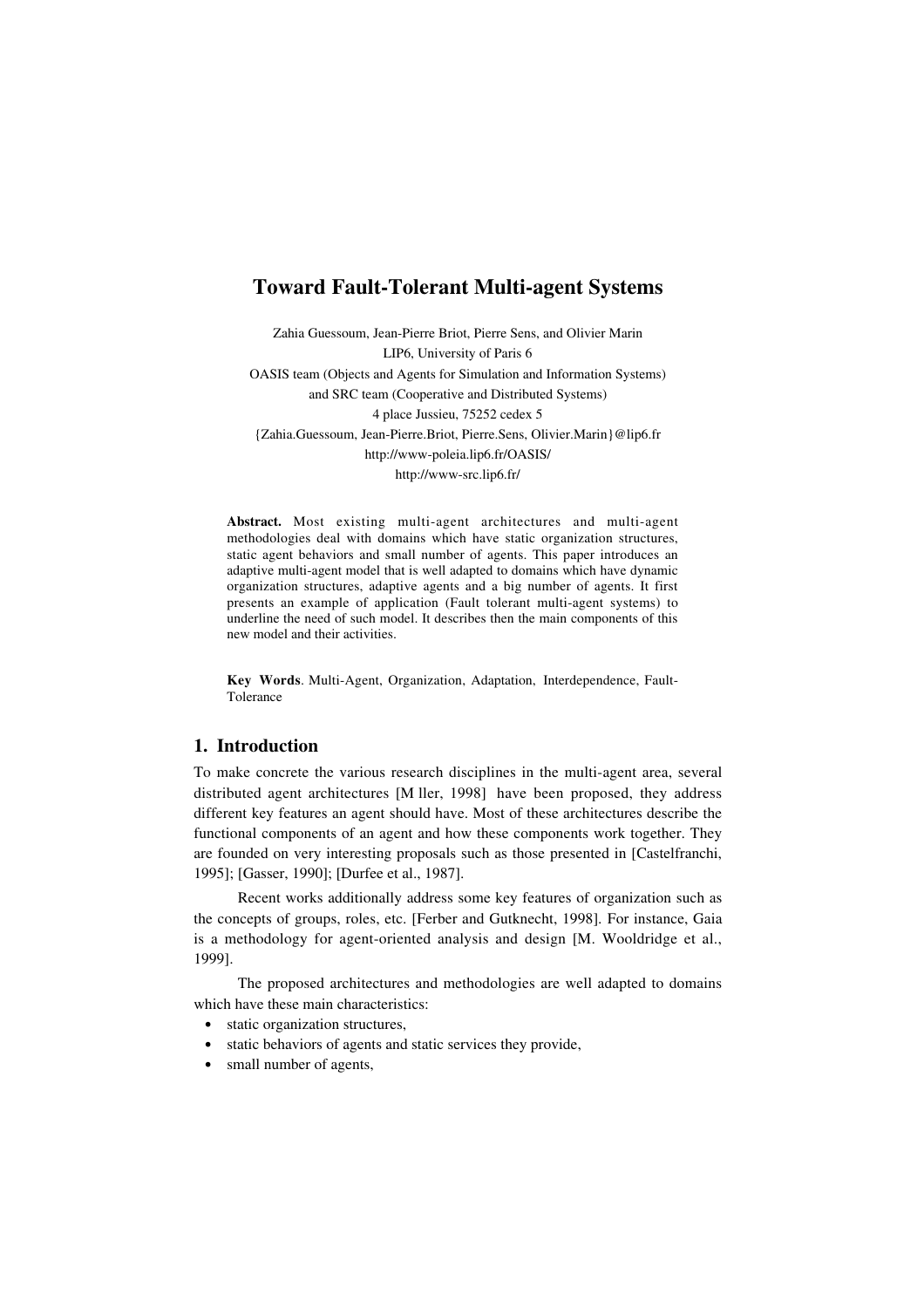• etc.

However, the case of dynamic and adaptive organizations has not enough been studied. In most existing systems, the adaptation of the organization structures relies on the adaptation of the agent behavior and it is not well known how local behavior rules lead to the emergence of a global behavior of the complex system.

Another issue in building multi-agent systems is how to observe, understand and control coordination in a dynamic organization of agents. These systems have several characteristics which make them more difficult to monitor and control than conventional single agent systems. The first problem is the element of distribution: Each agent is an autonomous and pro-active entity, and coordination is strictly limited to what can be done through message passing (see [Gasser9, 1992]). These factors make difficult the monitoring of multi-agent systems. J. Pitrat underlines that an intelligent system must have the ability to observe its own behavior [Pitrat, 1990]. In multi-agent systems, each agent has a local goal, so it can have a satisfaction function. But in most existing agent architectures, there is no mean to represent the global satisfaction function of the multi-agent system.

This paper deals with the problem of building multi-agent systems for domains which have these main characteristics:

- dynamic organization structures and complex web of interconnection,
- large number of different and flexible agents,
- etc.

The aim of our proposal is to introduce a dynamic and adaptive multi-agent model. We focus our work on fault-tolerant multi-agent systems. The organization structure, that we use to build fault-tolerant multi-agent systems, defines the interdependence among a population of agents [Castelfranchi, 1998].

This paper first describes an example: Fault tolerant multi-agent systems. Then it describes the proposed multi-agent model which has three main components: domain agents, monitor agents and an interdependence net. Finally, we discuss the advantages of our model to design complex multi-agent systems.

### **2. Fault Tolerant Multi-agent Systems**

The main strength of the agent paradigm consists in the collective resolution of lowcapable but interacting agents. As a distributed system, however, multi-agent systems are exposed to high rates of failure of their hardware and/or software components.

The failure of a component often evolves the failure of the whole system. A symptomatic example would be a crisis management system, where various and decentralized teams would cooperate.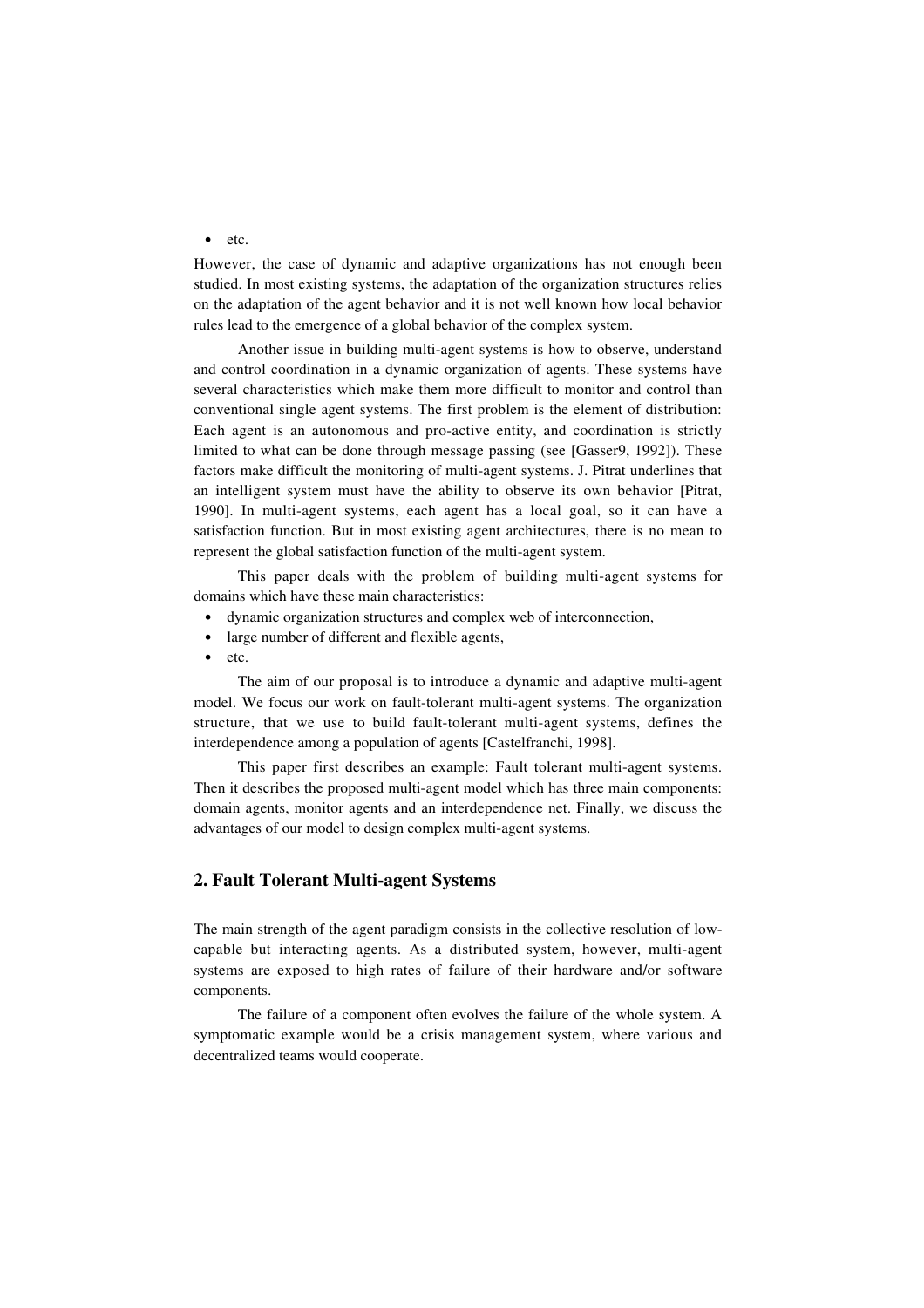Meanwhile, we noticed that most multi-agent architectures and multi-agent platforms do not address the issue of fault tolerance. We think that one major reason is that for the majority multi-agent systems and applications are still developed at a small scale:

- they run on a single computer or a group of highly coupled of computers,
- they run for small temporal experiments.

Moreover, most exiting works in distributed systems are not suitable for dynamic systems [Marin et al., 2001]. Few recent works (see for example [Golm,1998]) underlined the need of an adaptive fault-tolerant mechanism for complex system, but no solution has been proposed yet.

The following subsections present the replication in distributed computing, the framework DARX that we use to replicate agents and its implementation.

#### **2.1. Replication in distributed computing**

The replication of data and/or computation is the only efficient way to achieve fault tolerance in distributed systems. A replicated software component is defined as a software component that possesses a representation on two or more hosts [Guerraoui et al., 1997]. There are two main types of replication protocols:

- the **active** one in which all replicas process concurrently all input messages,
- and the **passive** one in which only one of the replicas processes all input messages and periodically transmits its current state to the other replicas in order to maintain consistency.

Active replication strategies lead to a high overhead. If the degree of replication is **n**, the **n** replicas are activated simultaneously to produce one result.

Passive replication economizes processor utilization by activating redundant replicas only in case of failures. That is: if the active replica is found to be faulty, a new replica is elected among the set of passive ones and the execution is restarted from the last saved state. This technique requires less CPU resources than the active approach but it needs a checkpoint management which remains expensive in processing time and space.

The active replication provides a fast recovery delay. This kind of technique is dedicated to applications with real-time constraints which require short recovery delays. The passive replication scheme has a low overhead under failure free execution but does not provide short recovery delays. The choice of the most suitable strategy is directly dependent of the environment context, especially the failure rate, and the application requirements in terms of recovery delay and overhead. Active approaches should be chosen either if the failure rate becomes too high or if the application design specifies hard time constraints. Otherwise, passive approaches are preferable.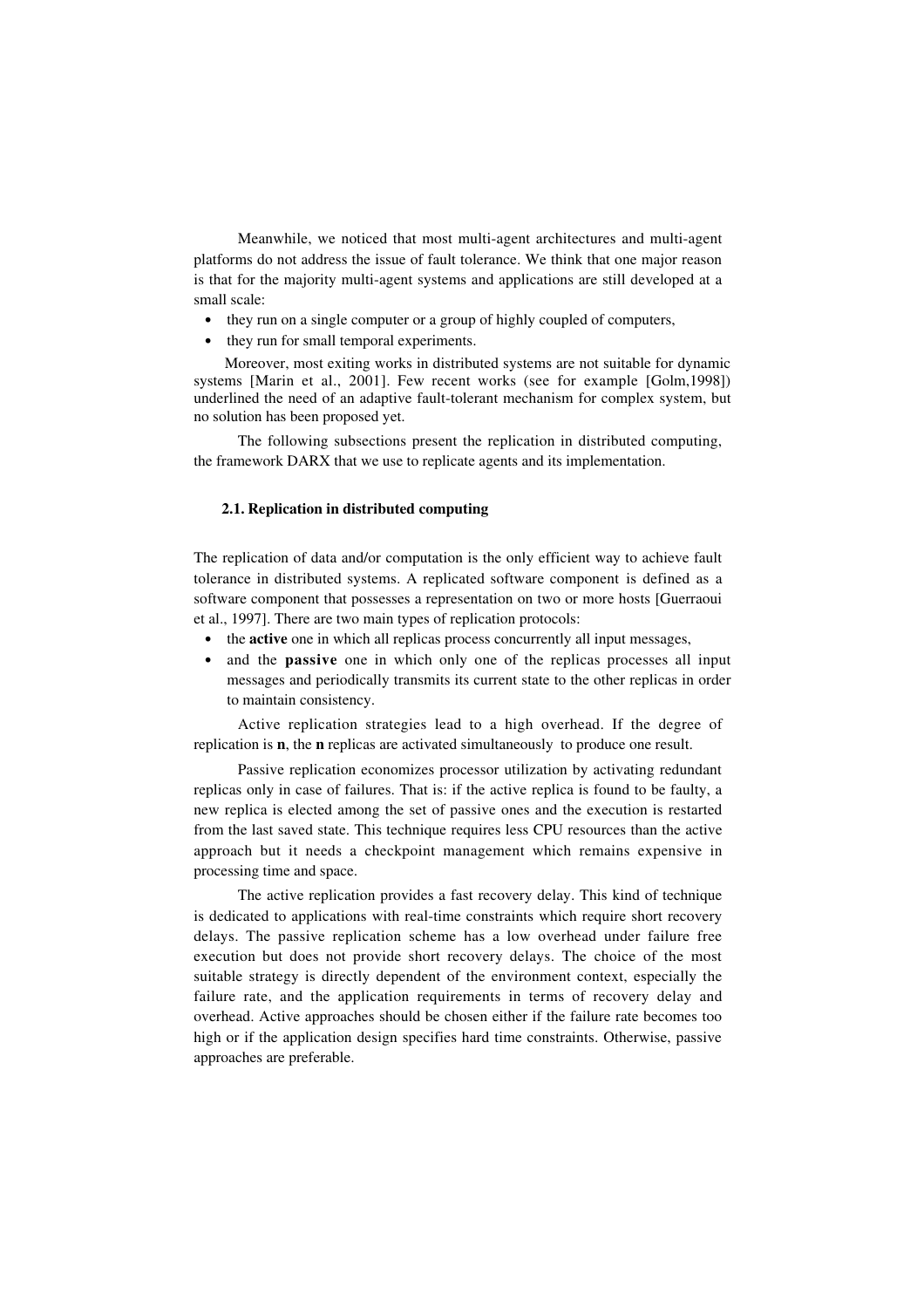Many toolkits [Renesse et al., 1996] include replication facilities to build reliable applications. However, most products are not quite flexible to implement an adaptive replication mechanism.

The following section presents the framework DARX. The latter provides efficient fault-tolerance to multi-agent systems through selective agent replication. For portability and compatibility issues, it was chosen that the architecture would be Java-based. Indeed, the Java language and more specifically the JVM provide relative- hardware independence, an invaluable feature for distributed systems. Moreover, a great number of the existing multi-agent platforms are implemented in Java. In addition to all this, the remote method invocation (RMI) facility offers many useful high-level abstractions for the elaboration of distributed solutions.

#### **2.2. The DARX Framework**

DARX is a framework to design reliable distributed applications. Each task can be replicated an unlimited number of times and with different replication strategies. DARX includes group membership management to dynamically add or remove replicas. It also provides atomic and ordered multi-cast for the replication groups' internal communication.



Fig. 1 DARX application architecture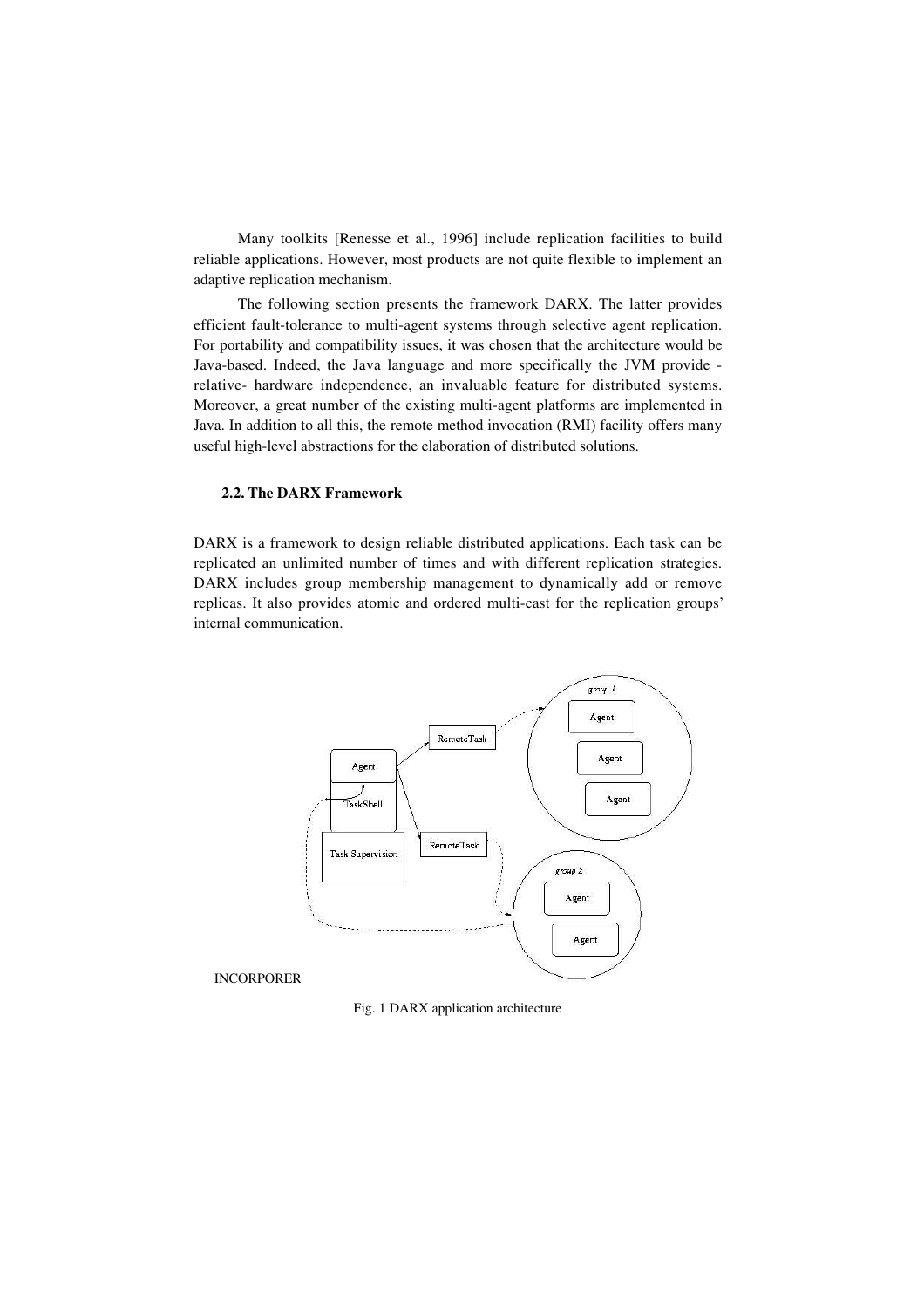A replication group is an opaque entity underlying every application task. The number of replicas and the internal strategy of a specific task are totally hidden to the other application tasks. Each replication group has exactly one leader which communicates with the other tasks. The leader also checks the liveness of each in turn its replicas and is responsible for reliable broadcasting. In case of failure of a leader, a new one is automatically elected among the set of remaining ones.

DARX provides a global naming, whereas RMI does not include this functionality. Each replicated task has a global name which is independent of the current location of its replicas.

To make multi-agent systems fault-tolerant, each agent gets to inherit the functionalities of a *DarxTask* object (Fig. 1), enabling the underlying system to handle the agent's execution and communication. It thus becomes possible for DARX to act as an intermediary for the agent, committed to deciding:

- when an agent should really be started, stopped, suspended and resumed,
- and exactly when a message reception should take effect.

Each agent is itself wrapped into a *TaskShell*, which acts as a replication group manager and is responsible for delivering received messages to all the members of the replication group, thus preserving the transparency for the supported application. Input messages are intercepted by the *TaskShell*, enabling message caching. Hence all messages get to be processed in the same order within a replication group, and messages duplicated by mistake can be discarded.

A task can communicate with a remote task, unregarding whether it is a single agent or a replication group, by using a local proxy implemented by the *RemoteTask* interface. Each *RemoteTask* references a distinct remote entity considered as the leader of its replication group.

#### **2.3. Discussion**

We consider a multi-agent system where:

- agents run on several distributed computers,
- they run for long and important experiments,
- the resources (number of machines, ...) are limited,
- etc.

DARX provides the needed mechanisms to replicate agents. It provides also passive and active strategies. The active replication strategy evolves several problems in the case of multi-agent systems. An agent behavior is not deterministic. His replicas cannot therefore always behave identical. In this paper, we consider only passive strategy.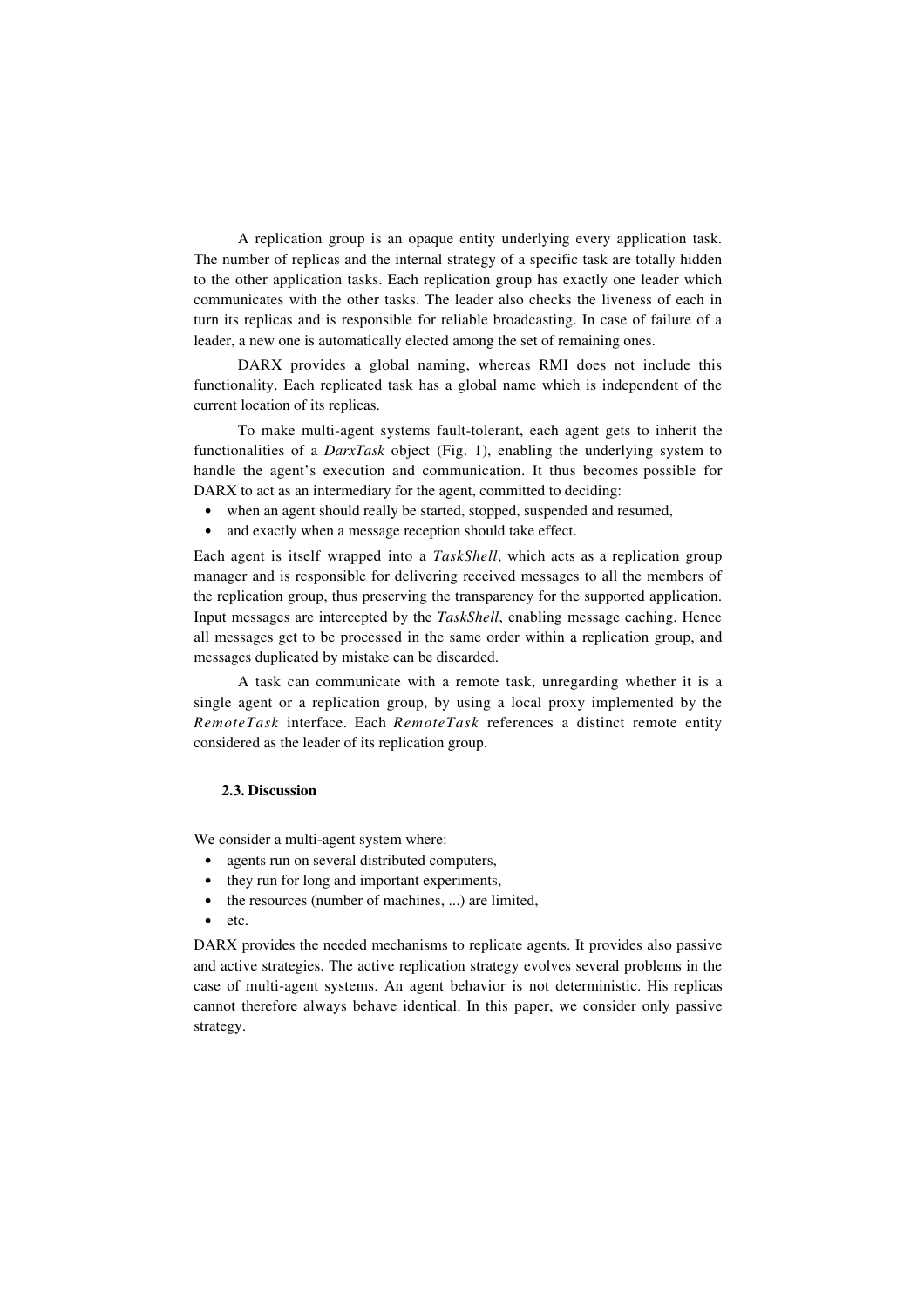The problem is therefore to find the good answers to the following kinds of questions:

- Which agents must be replicated?
- How many replicas of these agents must be made?
- etc.



**Fig.2**. Examples of multi-agent system components

Distributed systems can be easily replicated before run time. The number and criticality of components are often static. However, multi-agent systems are more complex. They usually have several dynamic structures and criticality of agents relies on these structures. So, the agents criticality cannot be determined before runtime.

C. Castelfranchi defines the interdependence and power structure, the communication structure, etc. (see Fig. 2). The replication mechanism can be therefore based on the interdependence and power structure. The problem is how to define and how to update this structure?

In the following section, we introduce a new model for dynamic and adaptive multi-agent organizations. This model provides a high level of dynamicity and it can be used to build fault-tolerant multi-agent systems.

We aim to show that some multi-agent characteristics can be modeled and implemented as applications of the existing multi-agent architectures.

## **3. Adaptive Multi-agent Model**

In most existing agent and multi-agent architectures, a multi-agent system is a set of interacting agents. The organization structures (such as the interdependence net) are therefore not explicitly represented. These representations are well suitable for static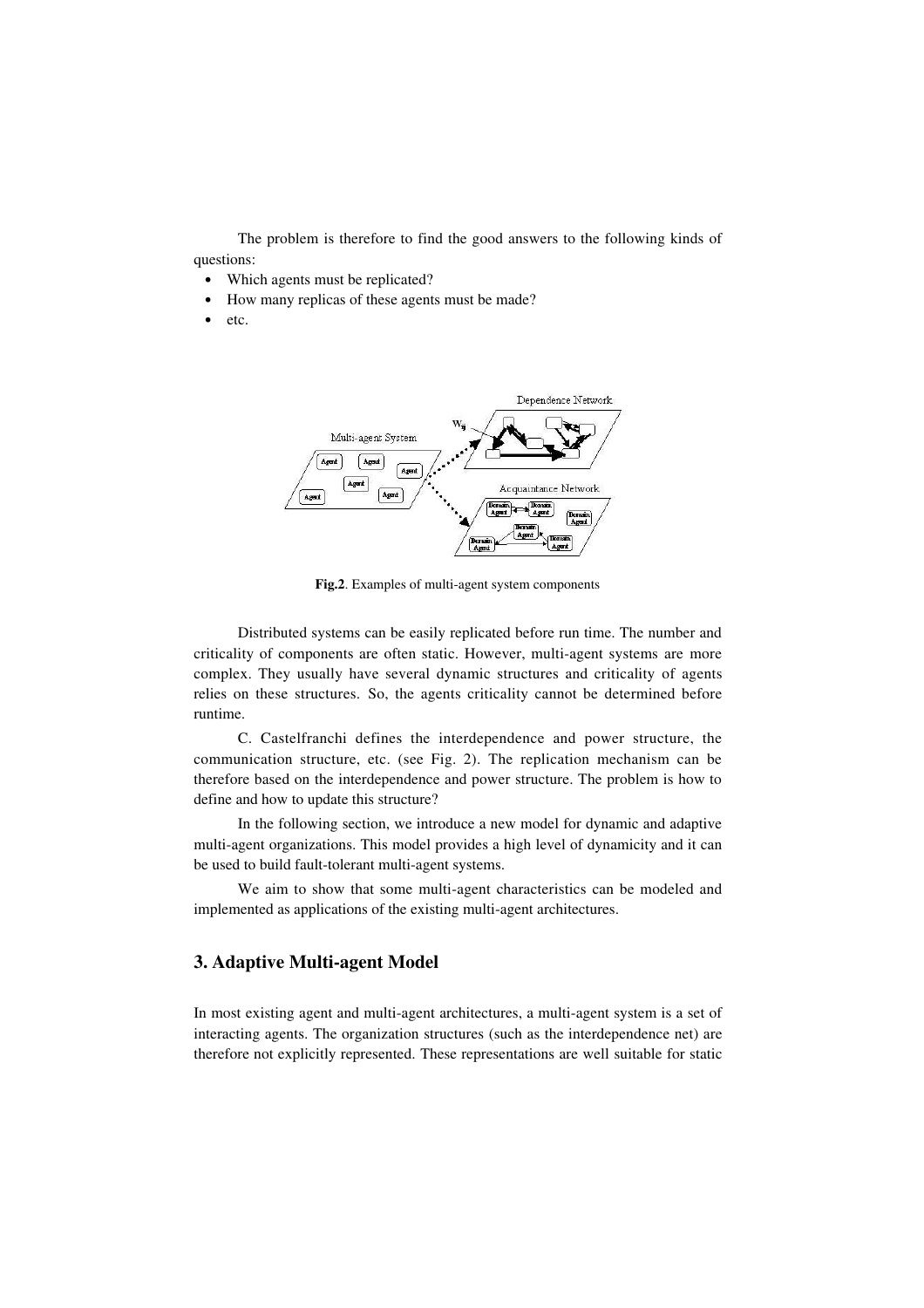organization structures. However, they cannot be used to represent dynamic and adaptive structures. We propose to consider the organization as the most important property of a multi-agent system. We adopt L. Gasser's definition: an organization is a particular set of settled and unsettled questions about beliefs and actions through which agents view other agents. So, the organization relies on: mutual commitments, global commitments, and mutual beliefs [Gasser, 1990].

The following subsections describe the components and activities of our adaptive multi-agent model.

#### **3.1. Multi-agent System Components**

We consider a multi-agent system where agents run on a set of computers. Each computer has one or several agents.



**Fig. 3.** Adaptive multi-agent system components

We propose to reify the adaptive part of the organization (see Fig. 3). A multi-agent system is therefore composed of [Guessoum and Cardon, 1999]:

- A settled part (domain agents) which is defined by the set of domain agents related in a classical acquaintances net. This net defines the agent explicit communication with specialized message passing (for example, KQML or ACL messages), and domain knowledge.
- An unsettled part (adaptive part) which is defined by a set of nodes related in an interdependence net. It reifies the set of trends of the system. As it was underlined in C. Castelfranchi, this part represents the glue of groups, it links the agent with joint goal and the common solution, it links members with each other [Castelfranchi, 1998].
- A set of agents (monitor agents) that continuously observe the settled part, build a state of the system and deliver this information to the unsettled part. They can also control the settled part (add new agents, add new replicas, remove replicas, ...).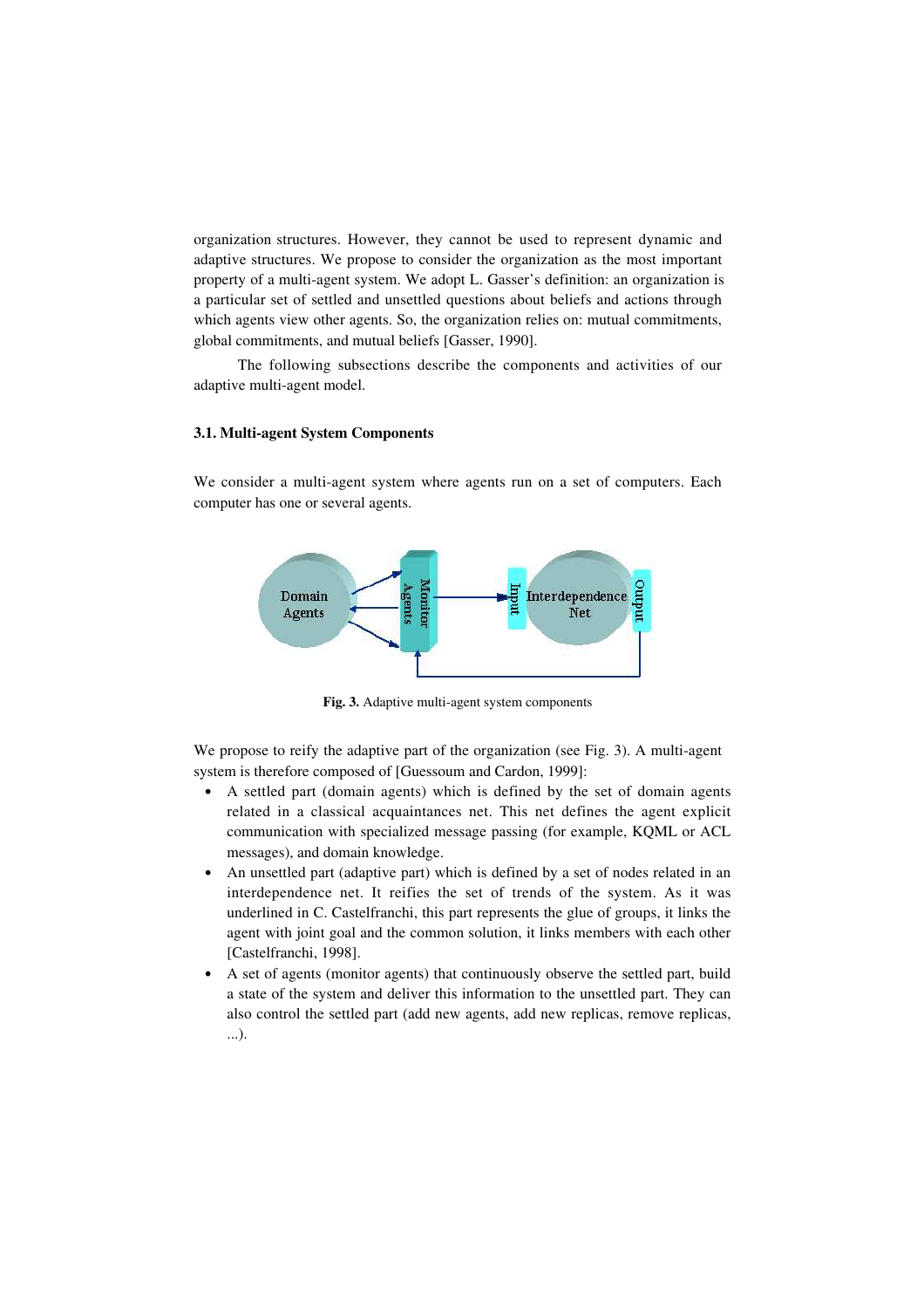#### **3.2. Adaptive Multi-agent System Activity**

An adaptive multi-agent system activity includes three sub-activities:

- the activity of domain agents,
- the monitoring which is the activity of the monitor agents,
- the adaptation which is the activity of the interdependence net.

### **3.2.1. Domain activity**

The domain agents are related and distributed according to the application domain characteristics. They continuously act according to their environment changes and the interdependence structure [Castelfranchi, 1998]. The end of this activity evolves the end of the whole system.

Domain agents run on a set of distributed computer. Each computer integrates a DARX server. The latter schedules the activity of the various agents running on the associated computer and observes them.

We associate a *TaskShell* (see section 2.2) to each domain agent. This *TaskShell* acts as a replication group manager. It defines a set of events such as the received and sent messages. These events are then analyzed by the associated monitor agent.

#### **3.2.2. Monitoring**

The monitoring activity relies on events of domain agents and their environment. For example, for fault-tolerant multi-agent systems, we can associate a monitor agent to each machine and we can then observe:

- the number of sent and received messages,
- the quantity of information,
- the progression of agent problem solving process,
- the historic of the agent activity,
- etc.

We can also consider some data related to the computer (historic of failures) and the network. A subset of this data is given by DARX. For instance, DARX enables to build a set of events for each agent.

Each monitor agent defines therefore an array  $D_{i,j}=1,n$  for each agent  $Agent_i$  of the associated machine. For example,  $D_i[1]$  may represent the number of messages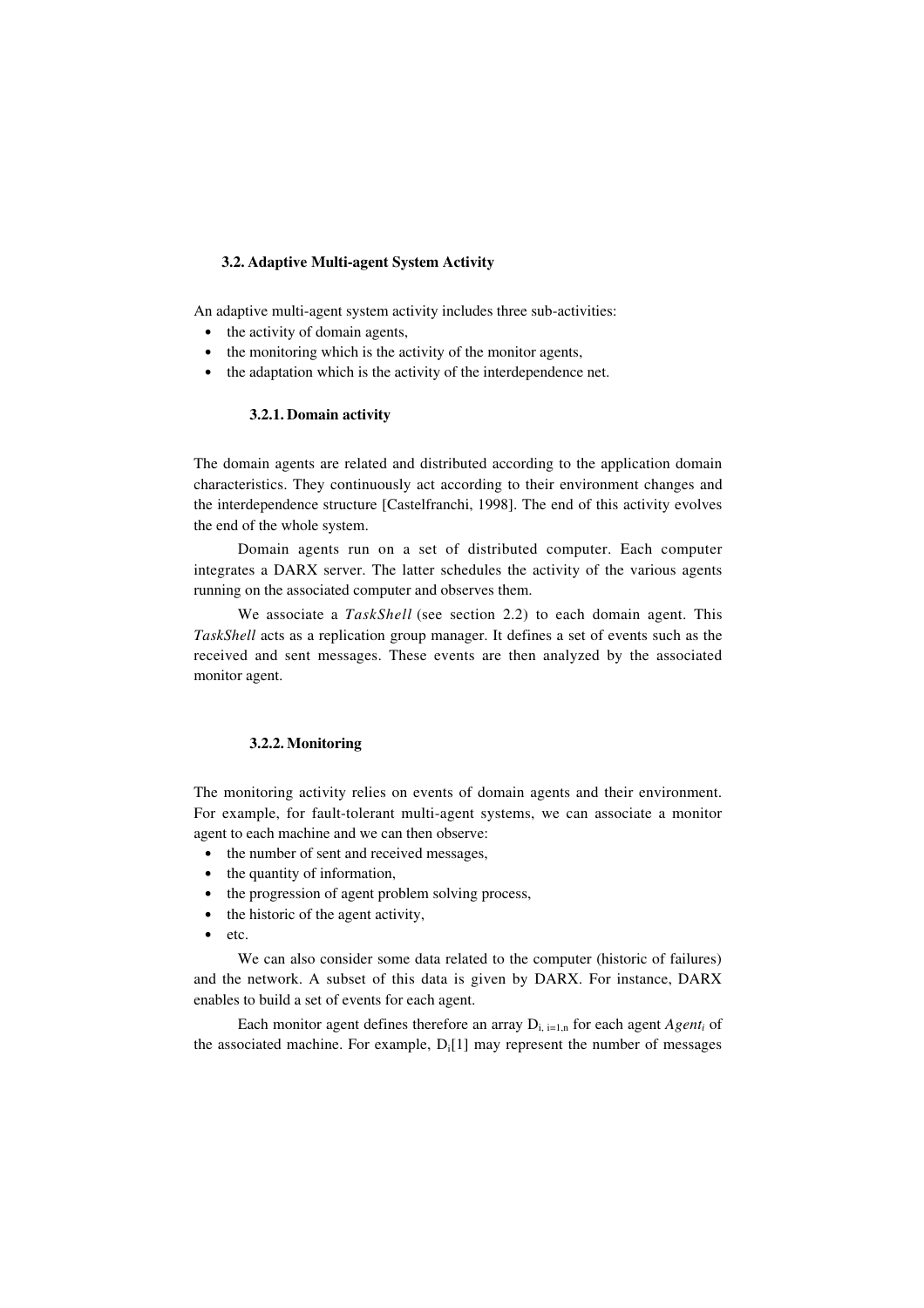sent by the *Agent<sub>i</sub>* and n is the number of domain agents. This array is updated at each time interval ∆t.

 The built data represents the attributes that characterize the multi-agent system.

Another role of the monitor agents is the interpretation of the interdependence net provided by the adaptive part. Each  $W_{i,j}$  describes the dependence between  $Agent_i$  and  $Agent_j$ . W<sub>i,j</sub> is different from W<sub>j,i</sub>, the interdependence function is not symmetric. In the example of distributed agenda, the dependence function between *Agent<sup>i</sup>* and *Agent<sup>j</sup>* can be proportional to the number of messages exchanged by the two agents.

The interdependence net is therefore analyzed to determine the most important agents in order to replicate them. To do this, the monitor agents calculate the weights of the domain agents. The weight  $w_i$  of each agent  $Agent_i$  is calculated as follows:

$$
w_i = \Sigma_{j=1,n} \, W_{i,j}
$$

An agent can be then replicated according to his weight, the maximum weight ( $W_{max}$ ) and the maximum and minimum number of replicas ( $R_m$  and  $r_m$ ). The number of replicas nb<sub>i</sub> of *Agent<sub>i</sub>* can be determined as follows:

$$
nb_i = r_m + w_i / W_{max} x (R_m - r_m)
$$

So, the organization of agents which realize monitoring gets in touch two kinds of information: the direction of the behavior of the agents and the direction of variation of the interdependence net. Any modification of the domain agents is perceived by the monitor agents and propagated to the interdependence net which is adapted accordingly. Moreover, any modification of the interdependence net is interpreted and the used to act (replicate in the considered example) on domain agents.

In several application domains, the interdependence data can be used by domain agents to reason on other agents (see [Castelfranchi, 1998]).

#### **3.2.3. Adaptation**

The modifications of the interdependence net are controlled by the organizational knowledge. The latter aims to provide the system with the following properties: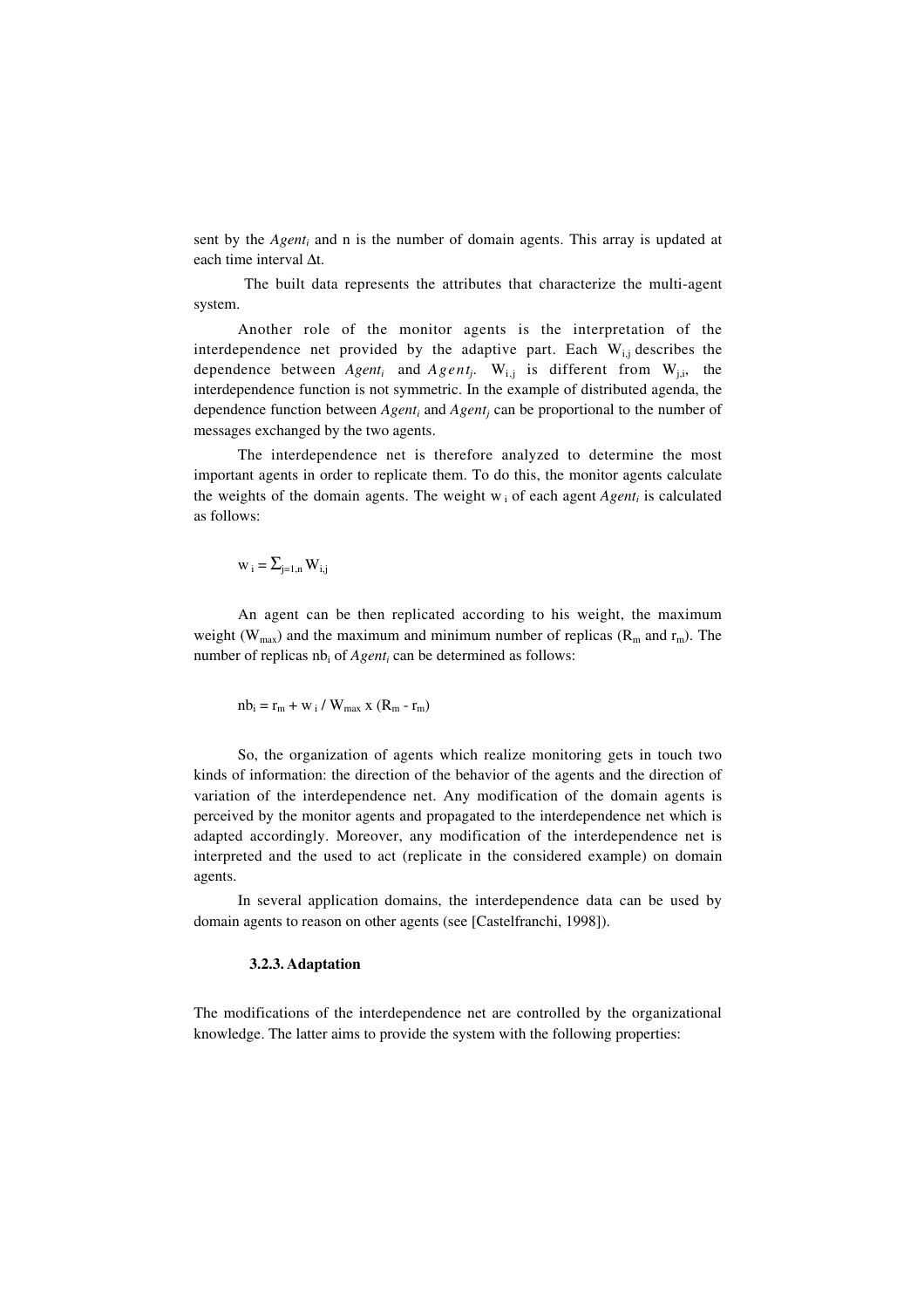- adaptation which allows the system to deal with new constraints and new data of the external world,
- self-organization to ensure the stability of the system dynamic,
- generalization, based on the examples that the system can solve.

To represent this knowledge, we choose a Kohonen's self-organization map [Kohonen, 1987] which provides the above properties (adaptation, generalization,...) and some other required multi-agent properties such as the building facility and distribution.

The input array of this map represents the data built by the monitor agents in the last interval ∆t. The interdependence net is thus represented by the output array of Kohonen's map where each neuron represents a node. It is defined by the internal connections  $W_{i,j}$ .

The  $W_{i,j}$  are updated by the learning algorithm proposed by T. Kohonen:

1. Initialize:

```
the weights W_{i,i},
the learning coefficient (\eta =1),
the neighborhood V<sub>i</sub>.
```
- 2. Evaluate correlation,
- 3. Activate the net,
- 4. Determine the neuron  $i_0$  with maximal output,
- 5. Update weights

 $W_{i,j} = W_{i,j} + η (C_{i0} - W_{i,j})$ 

for each V<sub>i</sub>,

6. Update the learning coefficient

 $η = η - 0.001 Δ t$ 

7. Go to 2

The application designer can choose several methods to initialize the weights

W<sub>i,i</sub>. He can:

- choose a default value (0 for example),
- define the values,
- etc.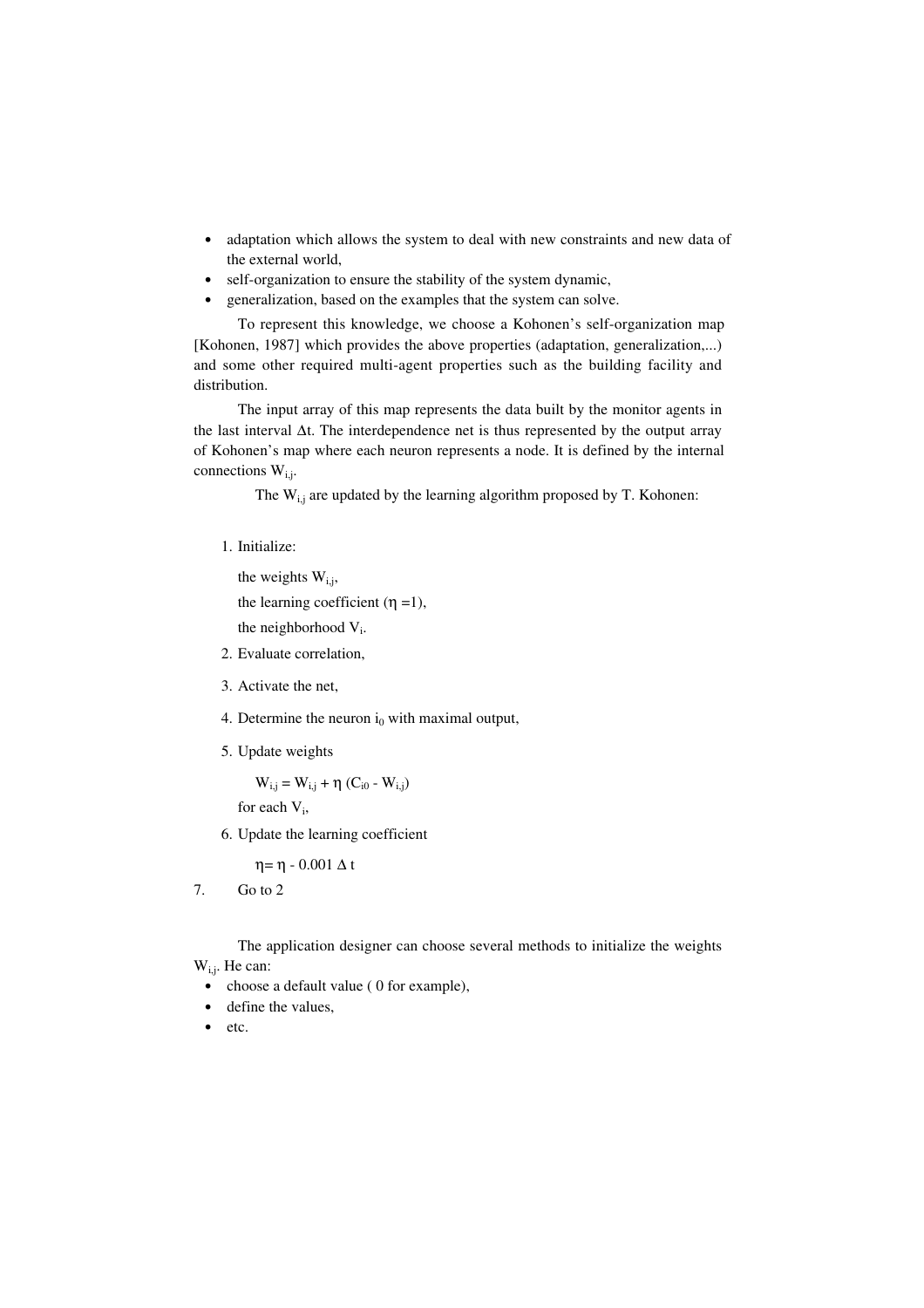## **4. Conclusion**

This paper deals with the problem of how to build multi-agent systems for domains which have these main characteristics:

- dynamic organization structures and complex web of interconnection,
- large number of different and flexible agents,
- etc.

We proposed a new adaptive multi-agent model. The main idea of this work is to build multi-agent systems that can be autonomous. So, they can self-configure in order to avoid failures or to resolve an unknown problem.

This model has been implemented with the platform DIMA [Guessoum and Briot, 1999] and it was used to build fault tolerant multi-agent systems.

In order to validate the presented adaptive multi-agent model and it application to fault-tolerant multi-agent system, small applications are currently being developed. Those include:

- a distributed agenda,
- a basic crisis management system,
- etc.

We are also using this model to simulate economic models and to study the coevolution of new organizational forms [ Lewin et al., 1999].

These examples are destined to test our model's and architecture's viability and utility. They aim also to complete the model and adjust the parameters. For example, several kinds of events can be observed and then used to calculate dependence between agents. The problem therefore is how to choose relevant events and then how to define the suitable correlation function.

### **5. References**

 [Avouris and Gasser, 1992] N. A. Avouris, and L. Gasser, editors (1992). Distributed Artificial Intelligence, chapter An Overview of DAI, pages 1--25. Kluwer Academic Publisher, Boston.

[Castelfranchi, 1998] C. Castelfranchi. Modelling social action for AI agents. Artificial Intelligence, pp. 157--182.

[Castelfranchi, 1995] C. Castelfranchi. A point missed in multi-agent, DAI and HCI. In Wooldridge, M. J. and Jennings, N. R., editors, Intelligent Agents - Theories, Architectures, and Languages, number 890 in LNAI, pages 49--62. Springer Verlag.

[Decker et al., 1997] K. Decker, K. Sycara and M. Williamson, ''Cloning for Intelligent Adaptive Information Agents.'' In Multi-Agent Systems: Methodologies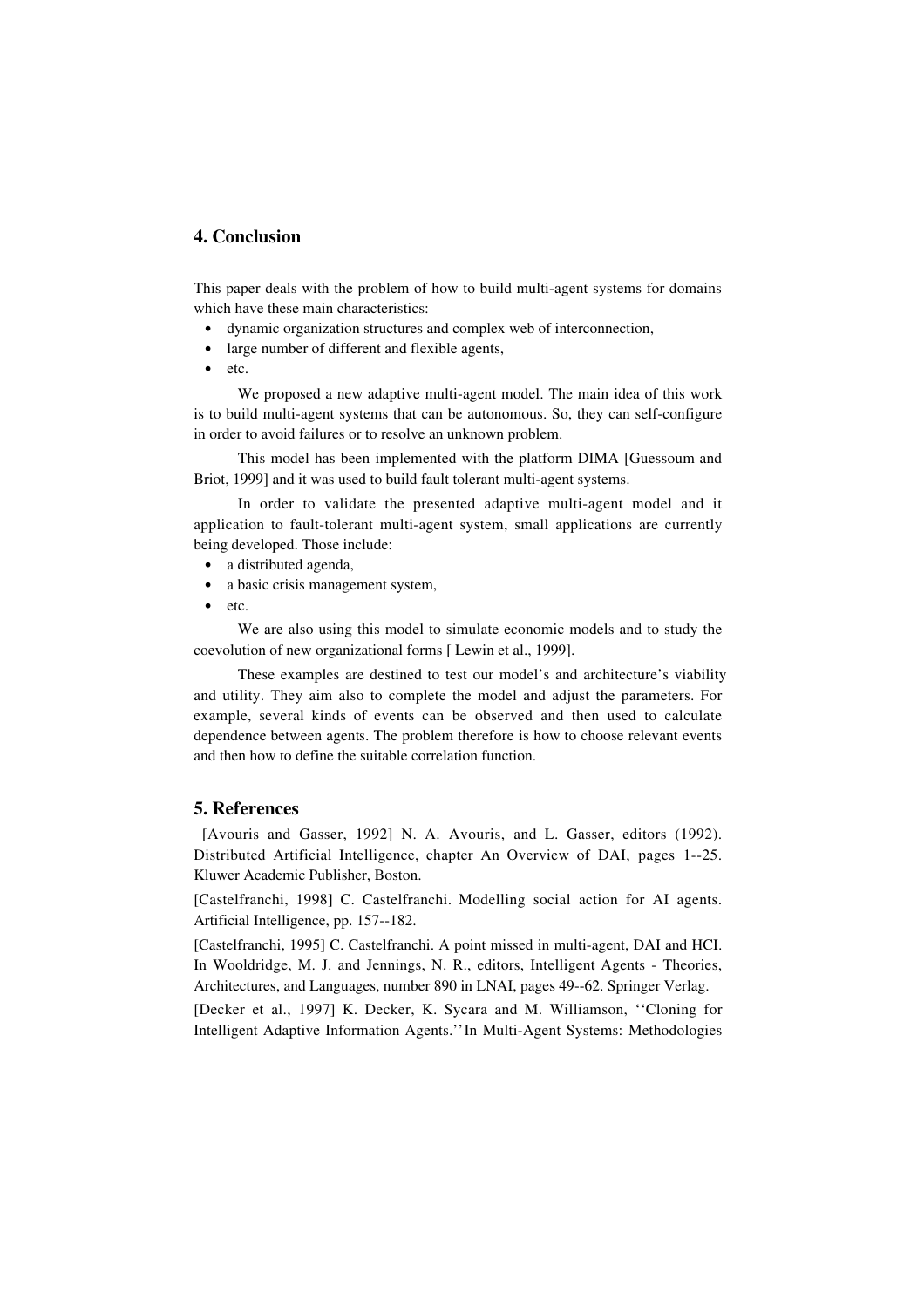and Applications, Lecture Notes in Artificial Intelligence 1286, Zhang, C. and Lukose, D., (eds.), Springer, 1997, pages 63--75.

[Durfee et al., 1987] E. H. Durfee, V. Lesser, and D. D. Corkill (1987). Coherent cooperation among communicating problem solvers. IEEE Transactions on Computers, 36(11):1275--1291.

[Ferber and Gutknecht, 1998] J. Ferber, J. and O. Gutknecht. Alaadin: a meta-model for the analysis and design of organizations in multi-agent systems. In Demazeau, Y., editor, ICMAS'98, pages 128--135, Paris.

[Gasser, 1990] L. Gasser. Conceptual modeling in distributed artificial intelligence. Journal of the Japanese Society of Artificial Intelligence, 5(4).

[Golm, 1998] M. Golm. ''MetaXa and the Future of Reflection'' In OOPSLA Workshop on Reflective Programming in C++ and Java , October 18, 1998, Vancouver, British Columbia.

[Guerraoui et al., 1996] R. Guerraoui, B. Garbinato and K. Mazouni, ''Lessons from Designing and Implementing GARF''In Objects Oriented Parallel and Distributed Computation, Lecture Notes in Computer Science 791, page 238--256, Springer Verlag 1996

 [Guerraoui et al., 1997] R. Guerraoui and A. Schiper. ''Software-based replication for fault tolerance'' In IEEE Computer, 30(4):68-74, April 1997.

[Guessoum and Cardon, 1999] Z. Guessoum, and A. Cardon. Self-adjustable autonomy in multi-agent systems. In AAAI 1999 Spring Symposium Series, Agents with adjustable autonomy.

[Guessoum and Briot, 1999] Z. Guessoum and J.-P. Briot. ''From active objects to autonomous agents'' In Special Series on Actors and Agents, edited by Dennis Kafura and Jean-Pierre Briot, IEEE Concurrency, 7(3):68-76, July-September 1999.

[Kohonen, 1987] T. Kohonen. Self-Organization and Associative Memory. Springer-Verlag.

 [Lewin et al., 199] A. Y. Lewin, C. P. Long, and T. N. Carroll. ''The Coevolution of New Organizational Forms'', In Organization Science, 10(5):535--549, April 1996.

[Marin et al., 2001] O. Marin, P. Sens, J.-P. Briot and Z. Guessoum; ''Towards Adaptive Fault-Tolerance for Distributed Multi-Agent Systems'' To appear in Proc. of ERSADS'2001, Bertinoro, Italy, May 2001.

[M ller, 1998] J. M ller . Agent architectures. In ATAL'98, page 1:8.

[Pitrat, 1990] J. Pitrat. An intelligent system must and can observe it own behavior. In Cognitiva 90.

[Renesse et al., 1996] R. Van Renesse, K. Birman, and S. Maffeis. ''Horus: A flexible group communication system'', In CACM, 39(4):76--83, April 1996.